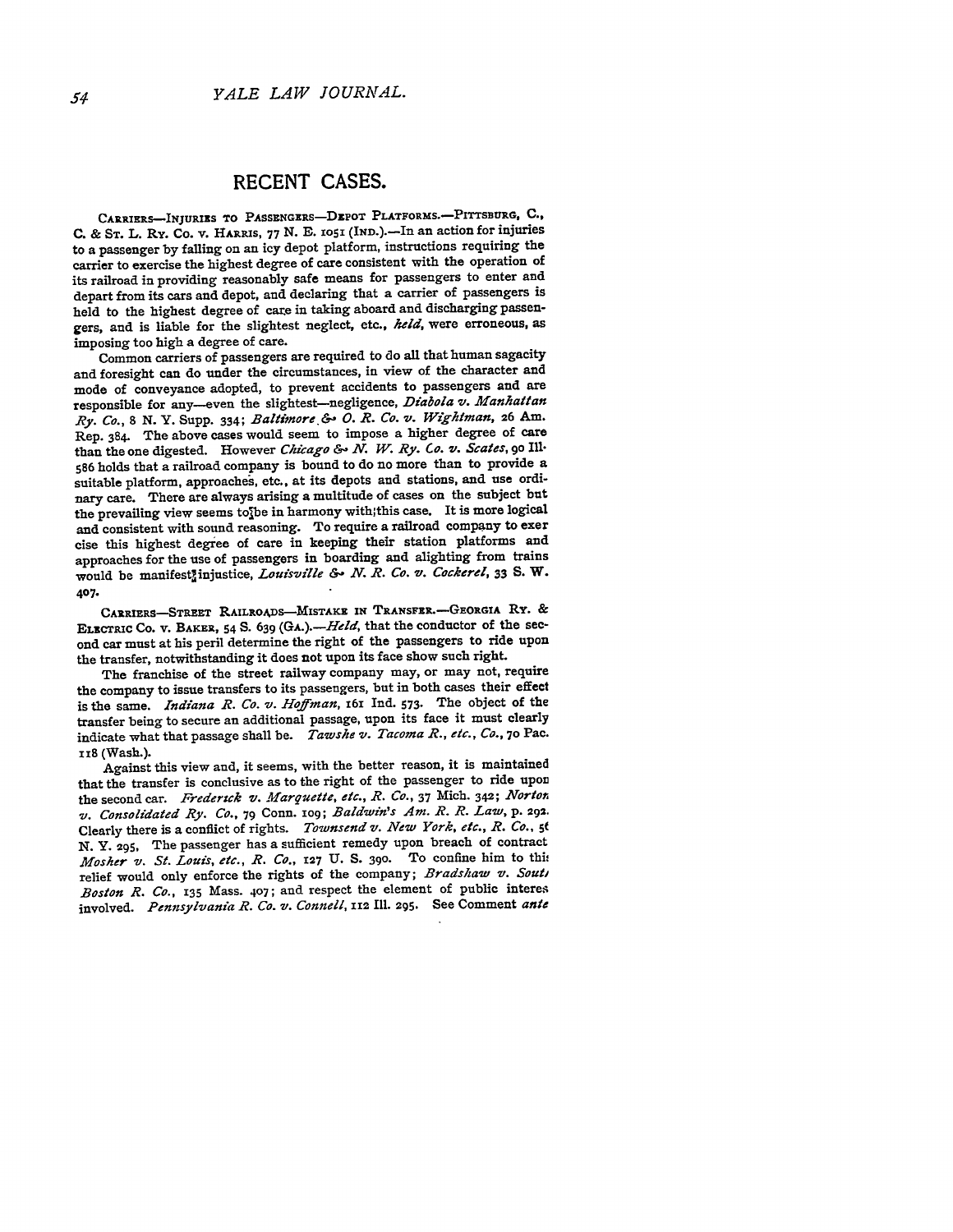CRIMINAL LAW-NEW TRIAL-NEWLY DISCOVERED EVIDENCE.-STATE **V**. LILLISTON, 54 **SO. E.** *427* **(N.** *C.).-Held,* that in a criminal case, a motion for a new trial would not be granted **by** the Supreme Court, to enable the defendant to produce evidence which he had in possession at the time of the trial but withheld from the jury. Connor and Walker, JJ., *dissenting.*

In the great majority of our states the doctrine is well established.that in the absence of any constitutional or statutory provision to the contrary it is the exclusive province of the court to determine all questions of law that arise in criminal prosecutions. *Sfiarf v. U. S.,* 156 **U. S. 5i;** *State v. Elwood, 73* **N. C. 189.** As a general rule a new trial will be granted, if since the former trial new evidence has been found which would in all probability have changed the result of the trial. *Simmons v. Mann,* **72 N.** Car. *12; Husted v. Mead, 58* Ct. **55.** But facts which are within the knowledge of the defendant at the trial and are not put in evidence as in this case, do not constitute new evidence and are not grounds for a new trial. *Heard Civil Pleading,* **p.** 82; *Tilley v. State,* **55 Ga. 557;** *Peofile v. Cesena,* **90** Cal. 38r. In criminal actions the Supreme Court of any state, in the absence of any constitutional or statutory provision to the contrary, is limited to a review and correction of errors of law committed in the trial below. *Carson v,. Dellinger,* **90 N. C. 226;** *Sumrion V. Mann, 92* **N. C. 12.**

EVIDENCE-OFFER **OF COMPROMISE.-FINN V. NEw ENGLAND TELEPHONE & TELEGRAPH COMPANY,** 64 **ATLANTIC 490** *(MAINE).-Held,* that the admissability or non-admissability of evidence offered to prove an alleged compromise depends upon the intention of the party seeking it. If he intends his offer to **be-** a compromise settlement it is inadmissable. If he intends it to be an admission of liability, coupled with an endeavor to settle such liability, then it is admissible to prove such liability.

The general rule seems be to that a written offer to compromise, it being on its face an offer to compromise the case, is not admissable. *Tufts v. DeBignon,* **6i** Ga. **322.** Admissions of a party, when made for the purpose of effecting a compromise of the matter in dispute, should be excluded as evidence, on the ground of public policy. *Rockefeller* **v.** *Newcomb,* **57 Ill. I86.** But it is held that no part of an offer to compromise is admissable if it is expressly stated to be made without prejudice. *White v. Old Dominion Steamshif Co., 102* **N.** Y. 66o; *Tennant v. Dudley, I44* **N. Y. 504. Some** courts have held that while an offer of compromise, as such, is inadmissable, statements of independent facts are admissable against the party making them. *Chafe et al v. Mackenzie,* 43 La. Ann. **IO62;** *Rose v. Rose,* **112** Cal. *3411; Garner et al v. Myrick et al,* **30** Miss. **448.** It is held in some jurisdictions that an offer of compromise is not admissable, either as evidence of a fact from which the liability of the party making the offer may be inferred, or as an admission of such liability. *Sherber v. Piser 6.5 Yenney,* **26 0** St. 476. Statements not admissable for any purpose if made in offer of com**promise.** *Robertson v. Blair,* 56 **S. C. 96;** *Johnson v. Wilson,* **I** Pinn. **65, (Wise.).**

**EVIDENcE-REs GXsvr-INJRIS TO** SIRVANT.-So. IND. R. R. Co. v. OSBORNE, **78 N. E.** *248 (IND.).-Held* **that** in **an** action for injuries the defendant was not harmed **by** the admission of the declaration against interest made **by** its agent, an engineer, forty-five minutes after the accident. Wiley J., *dissenting.*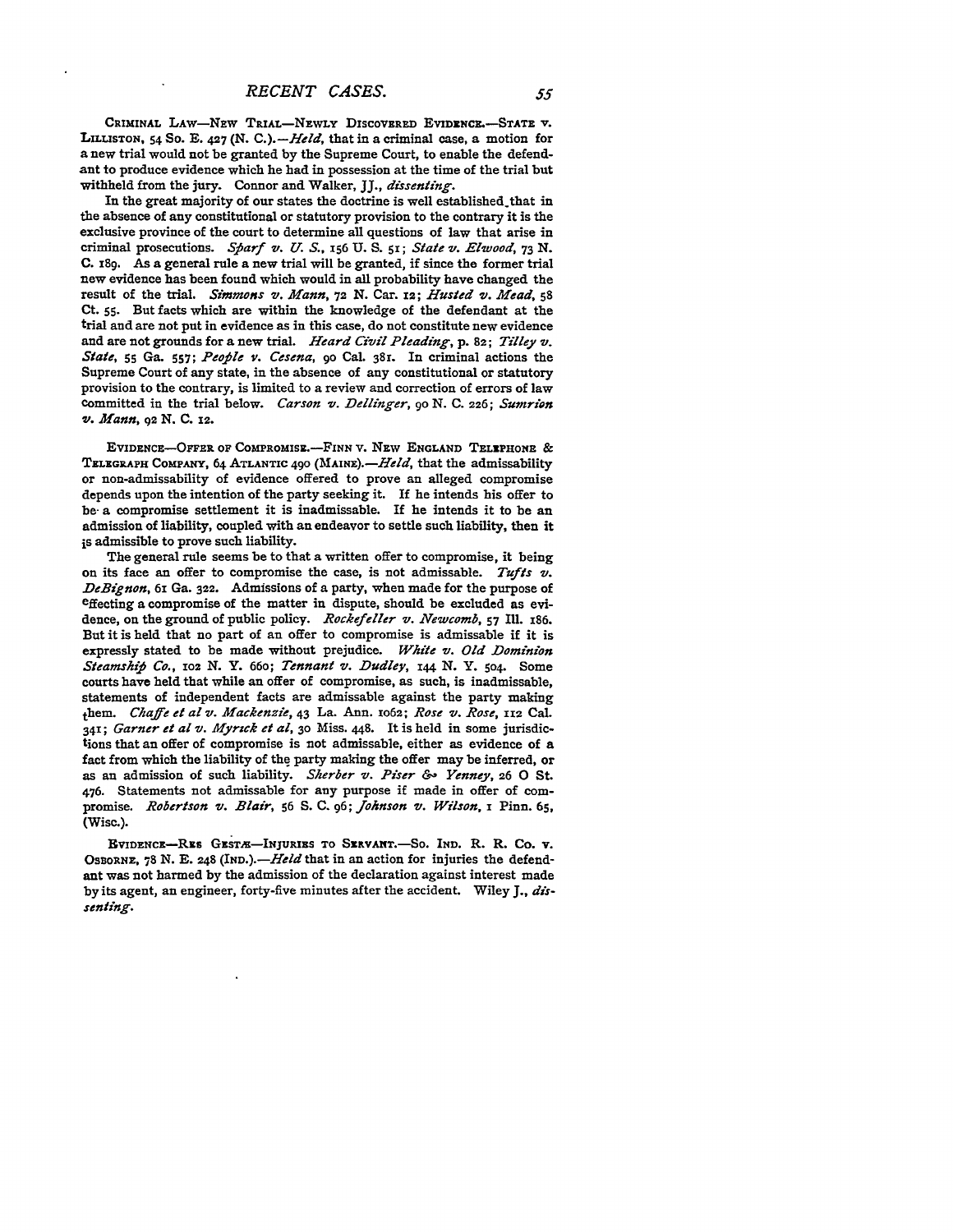It is a well-established rule of law in the United States that when a declaration against interest is made by an agent which is unquestionably subsequent both as to time and casual relation, such declaration is inadmissable. *Williams v. Cambridge R. R. Co.,* 144 Mass., 148; *Packet Co.* **vt.** *Clough, 20* Wall. (U. S.) 528. But if the declaration is subsequent in time, while in point of casual relation to the main act substantially contemporaneous, as occurs in this case, it will be admitted in some states and rejected in others. The weight of modern authority, however, favors the relaxation of this rule, when the declaration by the agent is undesigned and spontaneous. *Hufcut on-Agency,* **Ed.** 2, **p.** 184; *Olive, etc., R. R. Co. v. Stein,* **133 Ind.** 243; *Hermes v. Chicago, etc., R. R. Co.,* 80 Wis. 590. Yet this case does not necessarily favor this rule, since its admission is harmless, inasmuch as facts sought to be shown have been, otherwise, fully and properly established. *Webb v. Bar*ling, **8i** U. **S.** 406; Gray *v'. Borrough of Danbury,* **54** Conn. 574. It seems, however, in the southern and eastern states, and in the **U. S.** Supreme Court, such declarations made by railroad conductors, engineers, etc., as to the accident are generally excluded. *Southerland* v. *Wilmington, etc., R. R. Co.,* **zo6 N. C.** ioo; *Furst v. 2nd Ave.* **R.** R. *Co.,* **72 N.** Y. Io6; *Vicksburg, etc.,* R. R. *Co. v. O'Brien,* iig **U. S. 99.**

HOMICIE-SELF-DEFENsE-DuTY To RETRET.-HILL V. **STATE,** 41 So. **621** *(ALA.).-Held,* that the plaintiff should have retreated if thereby he could have avoided the necessity of taking the life of the decedent

Upon this question the authorities are by no means uniform. This case follows the common law doctrine and the English rule as expressed by Blackstone, Volume IV, p. 185; and as declared by several states, that homicide is justifiable only when every means of escape has been exhausted. *State v. Walker*, **9** Honst. 464 (Del.); *Compton v. State*, 110 Ala. 24. Other states, and it sens with the greater weight of authority, hold that the party whose person is unlawfully attacked is not bound to retreat in order to avoid the necessity of killing his assailant. *State v. Bartlett,* 178 Mo. **658;** *State v. Sherman, i6* R. I. 631; *Beard v. N. S.,* **158** N. S. 550. The reason for the more lenient construction now placed upon the strict requirement of the common law may be attributed to the introduction of fire arms and the recognition by courts that self-defense should not be distorted into self-destruction by the unreasonable requirements of the duty to retreat *Duncan v. State,* 49 Ark. 543.

INFANTS-CONTRACTS-FALSE REPRESENTATIONS AS TO AGE-EFFECT.-COMMANDER V. BRAZIL, 41 SOUTHERN 497 *(Miss.).-Held,* an infant who, after reaching the stage of maturity indicating that he is of full age, enters into a contract falsely representing himself to be of age and accepts the benefits thereof, is estopped from denying that he is not of age when the contract is sought to be enforced against him; the party dealing with him believing him of full age.

The question here involved has long been a much mooted question in the various jurisdictions of this country. And although the courts have by no means been harmonious in their conclusions the weight of authority on this point is well defined. At law, the fraud of an infant in falsely representing himself to be of age and so inducing another to contract with him, does not estop him from pleading his infancy if sued upon **the** \*on-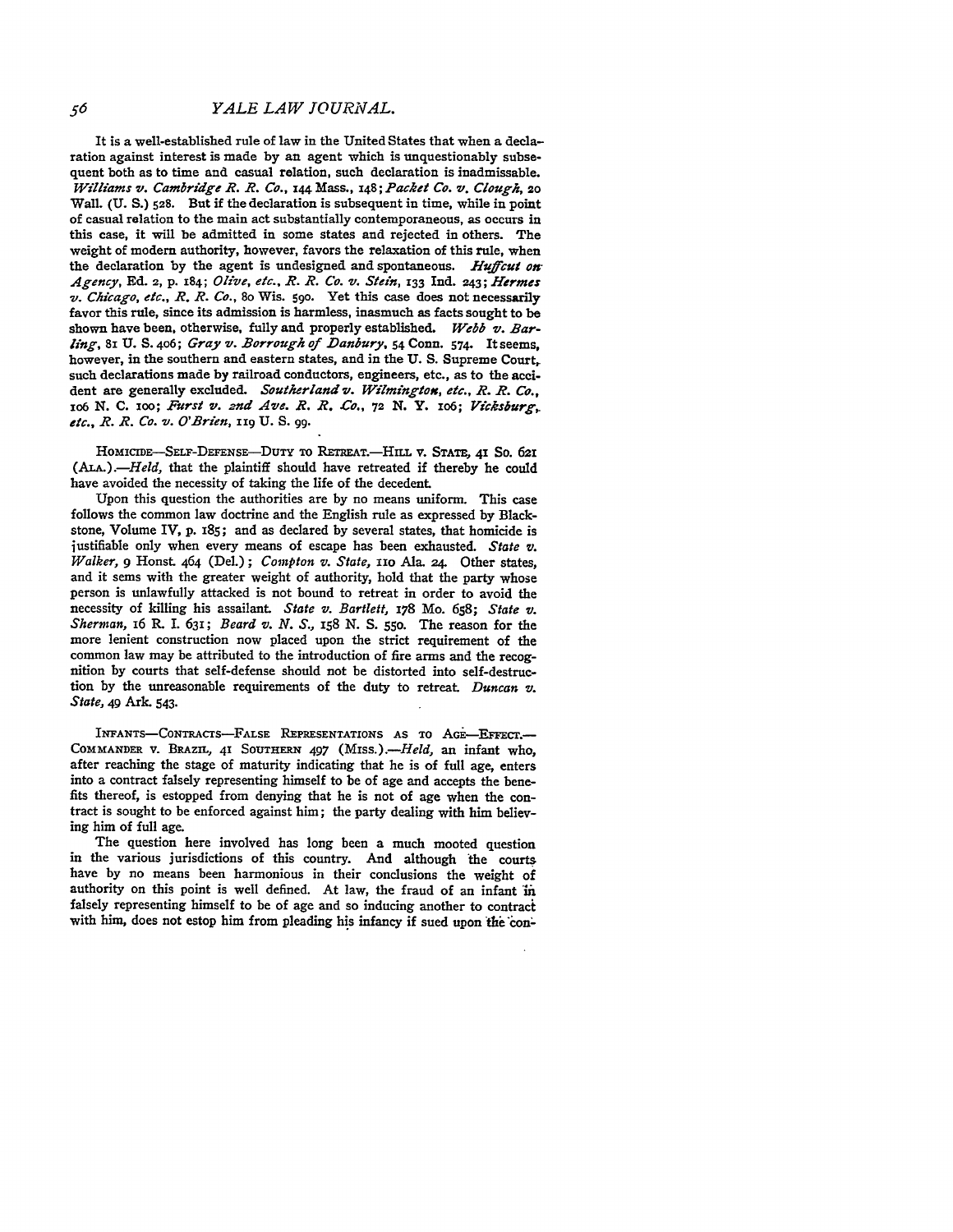tract *Studwell v. Shapter, 54* **N.** Y. 249; *Sims v. Everhardt,* **102 U. S. 300.** *Contra* **by** statute, *Dillon v. Burnham,* 43 **Kan. 77. By** so doing, however, the infant will in many jurisdictions incur a liability for deceit. *Fitts v. Hall,* 9 *N.* H. *44i; Wallace v. Marss,* 5 Hill **(N. Y.) 391.** *Contra Nash v. Jewitt,* 61 Vt **5o7;** *Slayton v. Barry,* **x75** Mass. **513.** In equity, however, where the infant has falsely represented his age, or taken active steps to conceal it and has thereby induced the other party to enter into the contract, his fraud will estop him from pleading his infancy to the prejudice of the other. *Ferguson v. Bobo,* **54** Miss. 121; *Charles v. Hastedt, 51* **N. J.** E **171.** But mere failure to make known his age is not such a fraud as will justify equitable interference with the common law rule. *Baker v. Stone,* 136 Mass. 4o5; *Davidson v. Young,* **38** Ill. 145. **If** goods are obtained **by** an infant **by** fraudulent representation as to his age, it is the better opinion that the other party may rescind the contract and recover the goods. *Badger v. Phinney,* **15** Mass. **359;** *Neff v. Landis,* iio Pa. **2o4**

**MASTER AND SERVANT-INJURY** TO **SERVANT-AssuMPTION OF RISK.- CENTRAL GRANARIES** Co. v. **AULT,** io6 **N.** W. **418** *(NEB.).-Held,* that a servant, who from the length or character of previous service or experience, may be presumed to know the ordinary hazards attending the proper conduct of a certain business, is not entitled, as an absolute right, to the same or similar notice of dangers incident to the employment, as if he was ignorant or inexperienced in the particular work.

The facts in this case appear to preclude a negative influence from those losses establishing the master's liability when he has failed to give proper warning and notice when he knew of latent defects, *Nason v. West,* **78** Me. **253;** or has furnished not reasonably safe machinery, *Matthew v. Rilston,* **156** W. **S.** 391; or when the master employs persons too young and inexperienced to appreciate the dangers attending the work, *Hays v. Colchester Mills,* **69** Ver. **I;** or when the servant, knowing of the defects and dangers, has continued at work without objection. *Woodley v. Metropolitan R. R. Co.*, *L.* R. 2 **Ex. D.** 384. It is generally conceded in all jurisdictions that a servant assumes the ordinary risks incidental to the work. *Cooley on Torts,* Sect. **552;** *Hayden v. Sinithville Manf. Co., 29* Conn. 548. The master can not send the servant into new and dangerous work without instructions, but if the dangers are obvious and familiar, a servant can not demand instruction as to it, *Bergen v. St. Paul Ry. Co.,* **38 N.** W. 814 (Minn); or if the dangers incidental are patent to every one or could have been seen **by** the servant, had he used reasonable care, then the master is not liable. *Welsh v. Bath Iron Works, 98* Me. 361.

NuISANcE-AcTioN **FOR** DAMAGES-NEGLIGENCE-STOKES **V. PENNSYL-**VANIA R. Co., 63 ATL. 1028 (PENN.).-Held, that in an action for damages occasioned **by** the maintenance of a nuisance, the question of negligence is not involved.

This case is strictly in line with the rules laid down in most jurisdictions. *Gas Co. v. Murphy,* **39** Pa. St. **257.** As long as nuisance is not committed a person may, if he exercises due care, use his property as he sees fit. But when damage is a necessary consequence the question of negligence does not apply but the law of nuisance does. *Bohan v. Port Jervis Gas Light Co., 25* **N. E.** 246 **(N.** Y.). The exception to this rule is in the case of authorized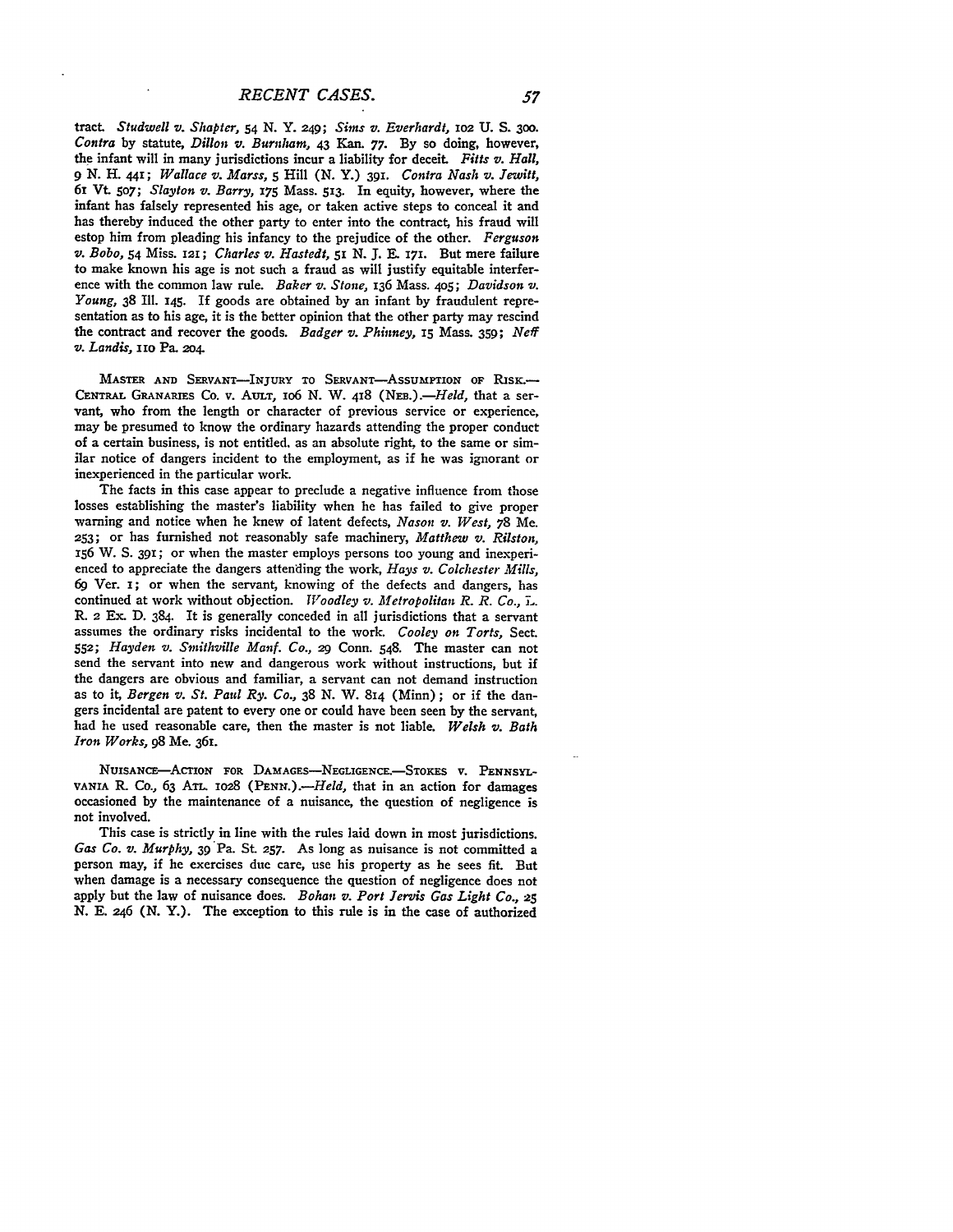public works. In this case negligence must be alleged in order to make out **<sup>a</sup>** nuisance. *Transport Co. v. Chicago, 99* **U.** S. **635.**

RAILROADS-ACCIDENT **AT CROSSING- SIGNALS-QUESTION** FOR **JURY.-** GOODWIN **ET UX.** V. **CENTRAL** R. R. **OF NEW JERSEY,** 64 ATL. REP. i 34.- Where a train ran into the hind wheel of a wagon passing over a railroad crossing, *held,* that in view of the positive testimony of the plaintiff that the statutory signals were not given, corroborated **by** circumstantial testimony, that question should have been submitted to the jury, notwithstanding the positive testimony of the defendant's witnesses to the contrary. Gummer, C. **J.,** and Reed, Green, Gray and Dill, *JJ., dissenting.*

Where several witnesses testify that an engine bell was ringing as the train approached the crossing, and one witness who was in a position to hear, testifies that he did not hear the bell rung, the question whether the bell was rung must be submitted to the jury. *Atchison, T. & S. F. R. Co. v. Feehan,* **149 I11.** 2o2. So, where persons near the track did not hear any signals and certain members of the train crew testified that the bell was rung, it was decided that it was a question of fact for the jury. *Reed v. Chicago, St. P. and M. & 0. Ry. Co.,* 74 Iowa i88; *McDuffie v. Lake Shore and M. S. Ry. Co., 98* Mich. **356.** For, the position and situation of the witnesses, the attention they were giving, and their credibility, are questions for the jury, and hence it is proper to submit to them the ultimate fact as to whether or not the bell was ringing. *Murray v. Missouri Pac. Ry. Co.,* **101** Mo. **236.** And, in such a case, where conflicting testimony is given on both sides, the determination of the question is for the jury. *Ernst v. Hudson River R. Co., 24* Howard Practice **97; 32** Howard Practice, **262.**

RAILROAD-CROSSING ACCIDENT-CONTRIBUTORY NEGLIGENCE.-LEGANO V. **NEW YORK CENT. AND** H. R. R. Co.--99 **N.** Y. Supp. **iio3.** Where, in an action for injuries to a girl five years and ten months old, who was struck **by** a locomotive at a crossing, it did not appear from any of the plaintiff's evidence that she looked in the direction from whence the locomotive approached, or that she exercised any care, held that there should have been a non-suit. Spring **&** Kruse, *JJ., dissenting.*

A child must exercise such care and diligence at a railway crossing as **would** reasonably be expected from its age and intelligence at the time. *Baltimnore & 0. Ry. Co. v. Breinig,* **25 Md. 378.** Nor could the child recover if it failed in this, even though the jury should find negligence on the part of the defendant. *Baltimore & 0. Ry. Co. v. Breinig, supra.* It has been held that a child seven years of age, could not be deemed, as a matter of law, to be *sui juris* so as to be chargeable with negligence, but that it presented a question for the jury. *Stone v. Dry Dock Ry. Co., 115* **N.** Y. io4. A child four or five years is not, as a matter of law, chargeable with contributory negligence, and barred from recovery in action brought **by** him, because he did not exercise reasonable care to avoid injury. *Westbrook v. Mobile & Ohio Ry. Co., 66* Miss. 56o. The child's capacity is always the measure of his responsibility and if he has not the ability to foresee and avoid danger, negligence will never be imputed to him. *Philadelphia Ry. Co. v. Layer,* **112** Pa. **St.** 414.

**STREET RAILROADS-INJURIES TO PEDESTRIANS-CONTRIBUTORY NEGLIGENcE** -DEFECTIVE HEARING.--ADAMS **v.** BOSTON & N. ST. RY. Co.-78 N. E. 117